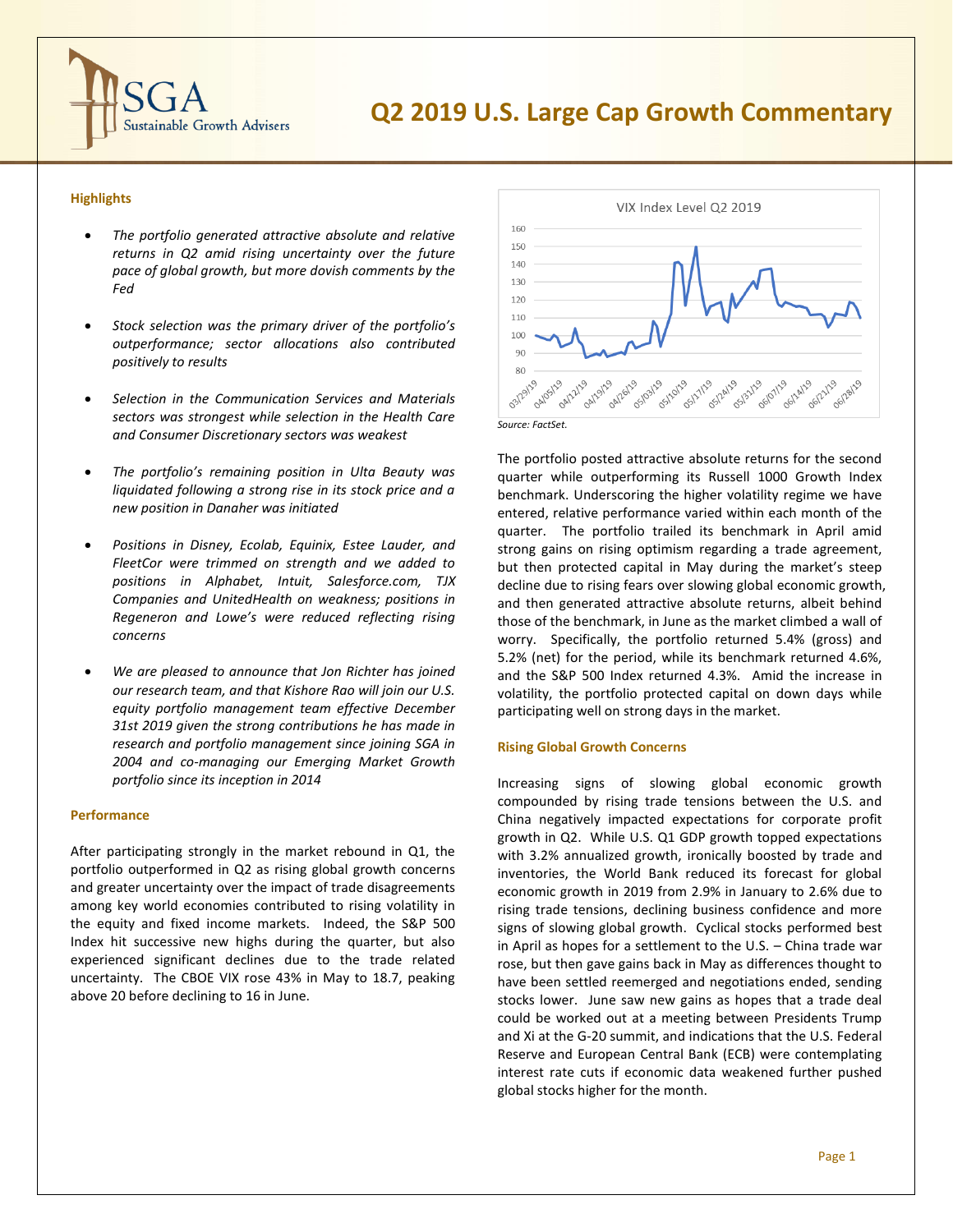Manufacturing continued its weakening trend in the U.S. and globally, with the Purchasing Managers Index for U.S. Manufacturing activity declining to 50.1 in June, its lowest level in nearly a decade while other economic indicators such as the U.S. Composite Output Index and the U.S. Manufacturing Output Index also continued to deteriorate in June. Similarly, manufacturing activity in Europe and Japan contracted further resulting in the weakest quarter for production in both economies in several years. Europe faced headwinds tied to Brexit uncertainties as well as weakening in China, one of its largest trade partners. While manufacturing weakness in the U.S. and other key global economies raised concerns for central banks, and consumer confidence posted another decline, the service side of the U.S. economy, which is much larger than the manufacturing side, continued to grow at an attractive pace, benefiting from historically low unemployment, improving wages and strong consumption.

#### **Rising Expectations for New Monetary Accommodation**

At the same time, more dovish comments from the U.S. Federal Reserve and indications of more accommodative monetary policy by the ECB benefited equities as investors reacted to the potential for new stimulus to counter further slowing. While growing signs of weakening global economic growth pushed bond yields in the U.S. lower (with the 10-year Treasury yielding below 2% for the first time since 2016), the broad equity market hit successive new highs. Market leadership varied over the course of the quarter, but for the full period, more defensive areas of the market performed best as investors balanced growth fears with the potential for a trade deal between the U.S. and China and an increased likelihood of greater monetary accommodation. Several sectors within the Russell 1000 Growth Index generated strong returns during the quarter, with the primary exceptions being the Energy and Health Care sectors which returned -3.3% and 0.2% respectively due to sliding oil prices resulting from rising supplies, and growing political rhetoric from both sides of the aisle in the U.S. regarding rising health care and prescription drug costs, in advance of the 2020 presidential election.



#### **Portfolio Attribution**

The portfolio's performance benefited from the outperformance of businesses with higher quality characteristics during the quarter as investors rewarded companies with more sustainable growth runways given rising uncertainty over slowing global growth. Larger-cap companies with higher returns on equity, lower betas, lower levels of debt and earnings performed best, and U.S. markets outperformed non-U.S. markets. Portfolio performance benefited due to attractive stock selection across most sectors, with selection in the Communication Services sector contributing most due to a position in Walt Disney which was one of the largest detractors from performance last quarter, but one of the largest contributors this quarter. Selection in the Health Care and Consumer Discretionary sectors detracted most due primarily to positions in Regeneron, Novo Nordisk, Lowe's and TJX Companies. Sector allocations also contributed modestly to performance with an underweight in Industrials and an overweight in Materials contributing positively, and a lack of exposure to the Financials sector and an overweight in the underperforming Health Care sector detracting.

#### **Largest Contributors**

After being among the portfolio's largest detractors to performance in Q1, **Walt Disney** was the largest contributor to portfolio performance in Q2 following its investor day and a strong quarter in which it reported adjusted earnings per share that exceeded the average analyst estimate as well as ours. At the investor day, Disney announced its upcoming Disney+ streaming service with a price point of \$6.99 per user. It also provided a global subscriber target by FY 2024, including 60-90 million for Disney+, 8-12 million for ESPN+, and 40-50 million for Hulu, and a financial outlook guiding the investment spending and path to profitability towards FY 2024. The compelling pricing point, greater than expected content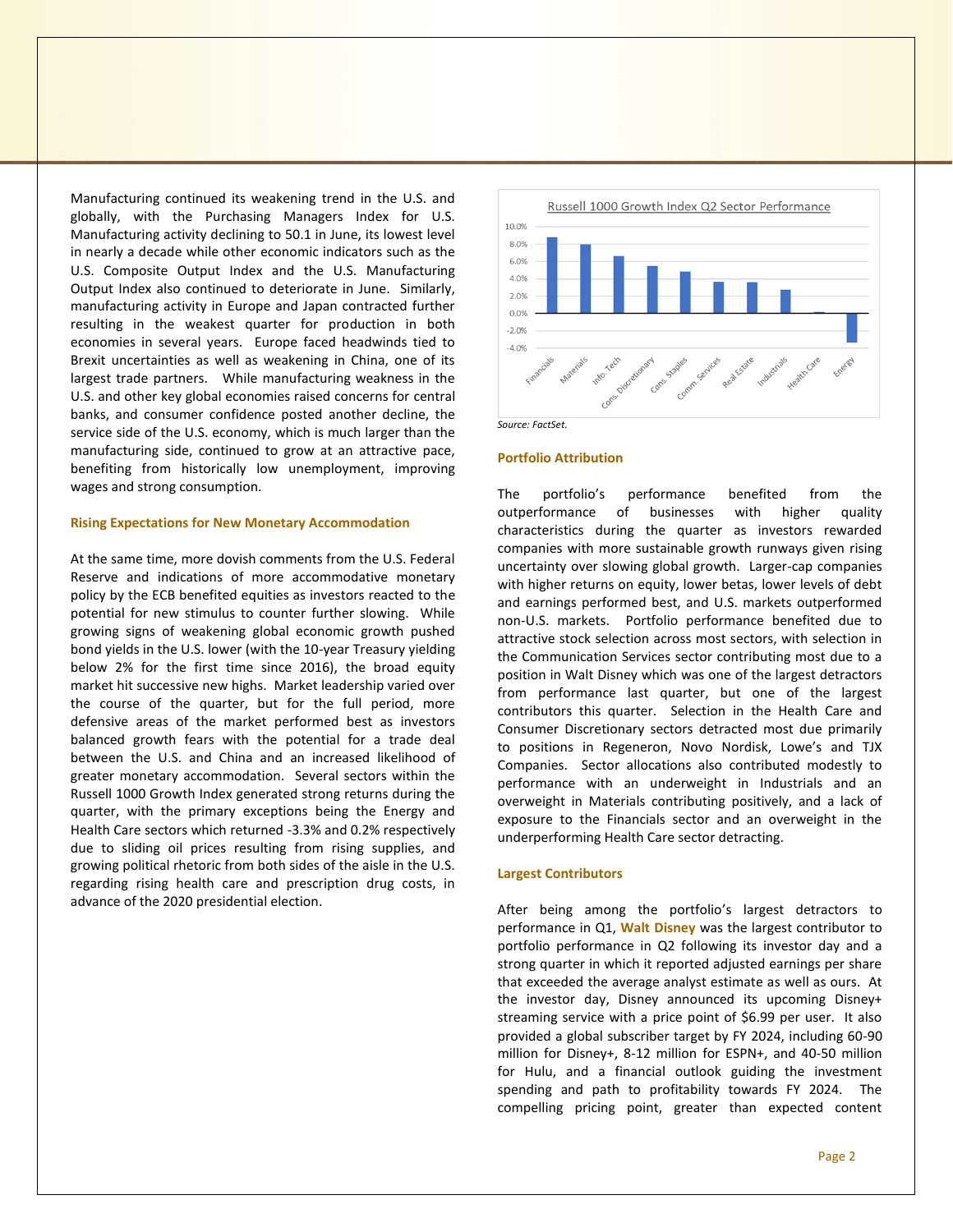availability from day one, as well as the subscriber and financial targets provided by the company boosted investor confidence on Disney's direct to consumer strategy. During the quarter, Disney Studio's business faced a strong headwind against the success from Black Panther and Last Jedi in 2018, but benefited from the strength of Marvel's Avengers: Endgame which exceeded the company's expectations. Its Parks business generated strong results, showing attractive margin improvement, and we expect further gains given the recent opening of Star Wars Land at the California and Orlando Disney Land and Disney World properties. During the quarter, Disney also benefited from the announcement that it would assume full operational control of Hulu effective immediately. We see the deal benefiting Disney in a few ways as it moves to enhance content for it's direct to consumer Disney+, and as they begin to roll out Hulu internationally. We trimmed our position in Disney on strength during the quarter but maintained an above-average weight in the company given our positive long-term outlook.

**Microsoft** reported strong results in its Fiscal Q3 report, with operating income rising 25% and revenue growth exceeding the highest Street estimates as well as ours. Strength in the company's Cloud business Azure was particularly strong with revenues rising 41% year-over-year, while its Productivity and Business, and Personal Computing segments also posted attractive results. Building upon their major enterprise software relationships, we see attractive future growth opportunities in Microsoft's burgeoning cloud business, and see the Intelligent Cloud market offering plenty of room for them to co-exist with current leader Amazon Web Services. We increased the target weight of the position during the quarter, maintaining an above-average weight in the company.

**Yum! Brands** was the third largest contributor to overall portfolio performance. The company reported solid quarterly results with total system sales up 7%, new unit growth up 4% and core operating profit up 14% driven by strong results at KFC which posted strong comparable sales gains, handily beating expectations. Offsetting this strength to an extent were weaker results at Taco Bell and Pizza Hut which were hurt by international sales. Also, Yum's management signaled that company capex spending would likely be higher than expected for the next few years driven by expansion of company owned stores and investments in technology which will ultimately be recouped from franchisees over time. Yum's franchise model continues to insulate its profitability from deceleration in China, and the company's attractive recurring revenues supported by attractive price points, menu innovation, customer loyalty programs and prime locations, benefits it as investors search for more predictable, stable growth. We maintained an

above-average weight position relative to other companies in the portfolio.

**Ecolab** and **Equinix** were the fourth and fifth largest contributors to portfolio returns.

#### **Largest Detractors**

**Regeneron** was the largest detractor from performance in Q2, primarily due to concerns around the pace of future growth of its key product Eylea because of potential changes to Medicare reimbursement as well as impending competition. Eylea currently comprises a majority of the company's sales and profits. It is a drug that treats multiple forms of degenerative eye diseases, and is reimbursed under Medicare part B, along with other drugs that are administered in physician offices.

A recent draft proposal by the Trump Administration aimed at lowering drug costs calls for lowering the reimbursement for part B drugs to the international pricing index over 5 years. Implementation of the proposal, as initially proposed, would result in a growth headwind for Regeneron in the near-term given the company's still heavy reliance on Eylea. Regeneron has made good progress developing other drugs such as Dupixent for the treatment of atopic dermatitis, Kevzara for the treatment of rheumatoid arthritis, Libtayo for the treatment of the second most common form of skin cancer, and Praluent for the treatment of hyper-cholesterolemia. However, the company is still incurring losses on the new drugs, as they ramp up their sales efforts. In the case of Praluent, sales have also been disappointing. The company's most recent earnings report illustrated the high start-up expenses the firm is currently still incurring.

The Trump administration is expected to publish its final proposal on Medicare Part B reimbursement soon. While we think it is likely that the proposal gets toned down to some extent, we would not be surprised to see a reform enacted in some form. Our analysis indicates that the enactment of the proposal is likely already largely reflected in the current valuation of the stock. The impending competition from Novartis also has been well tracked and while it will impact Eylea sales, we do expect Eylea to remain competitive in the marketplace. Given the company's progress in building a multi-drug platform, its proven ability to bring new drugs to the market which address key needs, and the likelihood that the start-up expenses currently being incurred will help them successfully launch some of their new products, we maintained a below average weight position in the company pending further clarity regarding the treatment of Medicare part B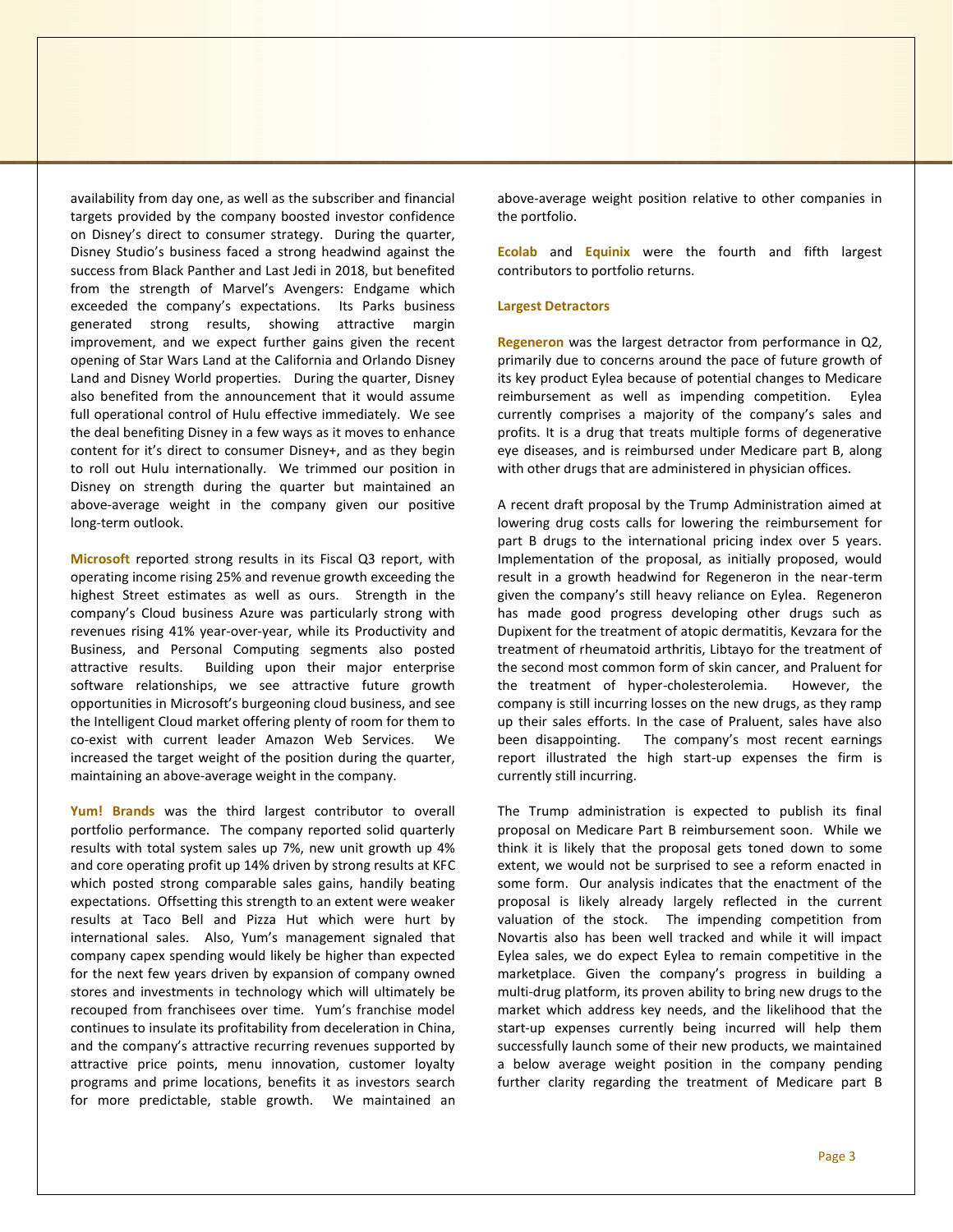reimbursements and while evaluating other possible opportunities on our Qualified Company List.

**Alphabet** was the second largest detractor from portfolio performance in Q2 after posting lighter than expected revenue growth compared to consensus expectations. Speculation around a possible U.S. Department of Justice (DOJ) anti-trust inquiry also contributed to the underperformance. Paid clicks dropped from +60% in Q4 to +39% in Q1, which the company partially attributed to changes in YouTube monetization last year that created a difficult comparison this year. Investor concerns that part of the deceleration came from advertising dollars being redirected from Google to Amazon also weighed on the stock. We have expected revenue growth to moderate for some time. However, the sheer volume of advertising and trade promotion dollars shifting away from more traditional off-line venues to on-line is sufficiently large that we continue to expect both Amazon and Google to benefit with the latter's growth rate moderation to be gradual and manageable over time given its key growth drivers including YouTube, mobile maps and increased efforts in the online travel category. Google Cloud, while in its early stages, offers attractive longer-term opportunities as does expansion of the company's machine learning ventures among others. While top-line deceleration received focus by the market, Alphabet's core operating profit grew at a 10% rate, as it had in the prior two quarters. We continue to see Alphabet as one of the more attractively valued big technology companies with tremendous potential opportunity via advertising, cloud, machine learning and other businesses. We also believe the company has the potential to increase its cash return and disclosure profiles over time.

While a DOJ inquiry is certainly a possibility, we consider fines to be the most likely outcome, and given the company's \$100 billion net cash position, the impact would be manageable. Forced material changes in business practices or outright divestments could result, but we see the probability of such actions as being lower and potentially less problematic than the markets currently do. We would note that, historically, US antitrust investigations have focused on the matter of consumer harm and price effects. As most of Google's products are priced freely to the consumer and widely used, the current framework does not easily lend itself to findings of consumer harm. While politicians could seek to modify the 'consumer harm' framework, definitive outcomes will nonetheless take years to unfold and will require the US judicial system to dismiss the inevitable legal challenges and appeals that arise not only from the target company but also the broader business lobby. We purchased additional shares in the company on

weakness during the quarter, maintaining an above average weight.

**Lowe's** was the third largest detractor from performance for the period. The company reported mixed results for Q1 with same-store sales growth above our estimates despite unfavorable weather trends and deflation in lumber prices, but with gross margins coming in lighter than expected due to cost pressures from poor inventory purchases as well as issues with legacy pricing practices left over from previous management. This led the company to reduce its full year EPS guidance, and created uncertainty in the market over new management's credibility just five months after its inaugural analyst meeting. We were encouraged by the company's strong top line growth despite headwinds, and expect that the cost pressures driving the Q1 margin surprise will be short-term in nature. Given the rise in uncertainty, we reduced our target weight in the company, but remain constructive on management's ability to successfully drive improved earnings growth at the company, particularly given macro-economic tailwinds in the form of continued strong employment data, rising incomes, and stable to declining mortgage rates.

**Salesforce.com** and **Novo Nordisk** were the fourth and fifth largest detractors from performance for the quarter.

### **Portfolio Activity**

Turnover in the portfolio was somewhat below its long-term average, with the sale of the remainder of our position in beauty retailer Ulta Beauty and the purchase of specialty manufacturer Danaher. We also took advantage of the significant strength in stock prices during the quarter to trim positions in Disney, Ecolab, Equinix, Estee Lauder and FleetCor on strength and adding to positions in Alphabet, Intuit, Salesforce.com, TJX and UnitedHealth on weakness. Positions in Regeneron and Lowe's were reduced reflecting rising concerns.

#### **Sales**

We sold the remainder of our position in **Ulta Beauty** following a strong rise in its stock price in order to redeploy the capital to Danaher which we see as having more attractive earnings growth and appreciation potential from current levels.

## **Purchases**

Scientific instrumentation company **Danaher**, a manufacturer and seller of scientific instruments and consumables across multiple industries, was added to the portfolio during the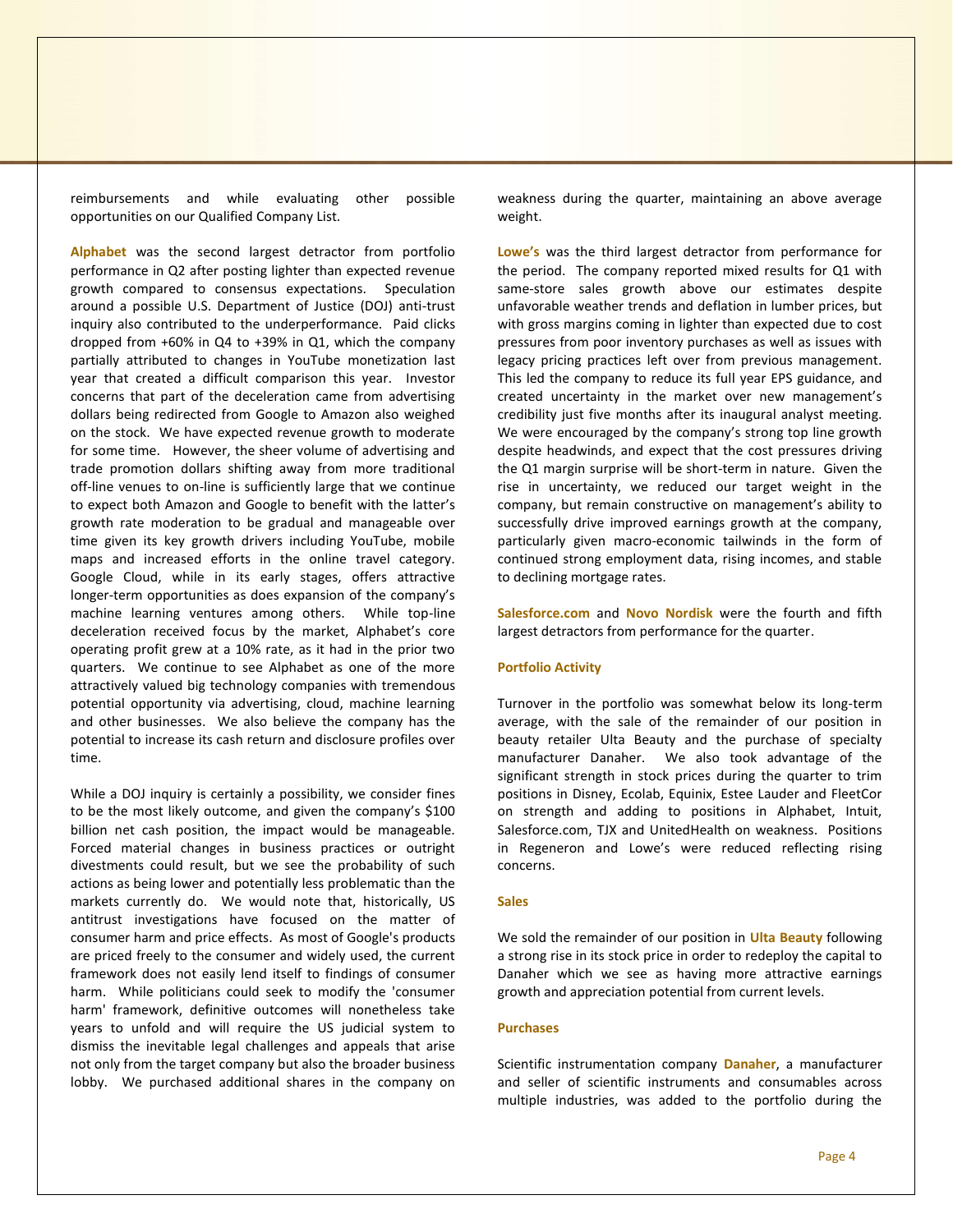quarter. The company utilizes a razor-razor blade business model wherein it has a large installed base of equipment or systems to which it sells captive consumables, generating reliable, recurring revenues. Its portfolio of products is more science and technology oriented, and benefits from a strong market share and a clientele which extends across the globe. This and the fact that Danaher's consumables tend to be more difficult to switch out given that they are parts of routine processes for testing or manufacturing, as well as the company's scale advantages, enhance its pricing power. As a producer of captive consumables with mission critical applications, approximately 70% of the company's revenues are recurring in nature. Danaher's expected long-term growth benefits from a diverse geographic sales base with 40% of its sales in North America, 30% in non-U.S. Developed markets and 30% in Emerging Markets, as well as secular trends including more testing of foods, drugs, municipal water quality, and people (for diagnosis), in addition to rising requirements for more detailed information on packaging for a wide variety of products across the spectrum. Recent changes in their portfolio of products such as the acquisition of GE biosciences, and the impending IPO of the dental business have enhanced the growth profile of the company.

While we view Danaher as providing an attractive and stable growth opportunity, the company faces risk given its ongoing focus on making acquisitions and enhancing the productivity and growth opportunity for these businesses. Likewise, it is critical that Danaher retain key talent and not impede innovation at faster growing businesses. Given its history with such acquisitions, we are comfortable that its management understands the need for stability and innovation. While the Company's exposure to industrial markets, which comprise approximately 35% of its sales, makes it somewhat more susceptible to cyclical trends than other companies in the portfolio, the consumable nature and breadth of its products, are expected to enhance the resiliency of its results amid any future economic weakness. We established a below-average weight position in the stock initially and expect to build the position opportunistically moving forward.

#### **Outlook**

Rising volatility has traditionally been positive for SGA's portfolios, and Q2 2019 continued the historical trend, as the portfolio generated strong absolute returns in months when investors were more optimistic and less focused on risks, and protected capital in periods when greater uncertainty reigned and investors refocused on higher quality and sustainable growth. We continue to see ample reason for volatility in the markets to remain high given that, even after recent increases, rolling 3-year trends show volatility below long-term averages. The opportunity to buy unique high-quality businesses that reliably generate above average levels of revenue and earnings growth, and significant free cash flow, at attractive valuations excites us. Periods like May of this year give us the chance to do more of this, while periods like April and June allow us to reallocate capital away from great businesses that are valued a little less attractively, and toward other businesses on our Qualified Company List that offer more attractive long-term investment opportunities.

#### **Organization Update**

We are pleased to let you know that Jon Richter joined our research team on June 25th, after completing an internship with SGA. Jon will be a generalist like every other member of our team, and will add to our third generation of analysts. Jon is a well-thought-out investor with a background in emerging markets and computer software research, as well as an MBA from the Stanford Graduate School of Business, experience as a Fulbright Fellow at Peking University, and an undergraduate degree in International Business from the University of Pennsylvania. We are excited to have him on the team and look forward to the perspective he will provide and the opportunities he will research. We expect to continue to gradually build out the third generation of our firm over time as we identify candidates through our internship program and opportunistic hiring who can contribute successfully to our clients.

We are also pleased to announce that Kishore Rao who joined SGA in 2004 will be joining the Portfolio Management Team for our U.S. portfolios effective December 31, 2019. Kishore has distinguished himself over the 15 years he has spent with SGA through the outstanding contributions he has made to client portfolios with his company research, as well as the contributions he has made as a co-portfolio manager for our Emerging Markets portfolio since its inception in 2014. To protect our successful decision-making process, built on three-person portfolio management teams, Kishore will replace co-founder George Fraise on the U.S. portfolio management team. George will continue to serve as a portfolio manager for our Global Growth portfolio and as an analyst, while continuing to oversee the firm's business development and client service efforts. As a result of the stability that our team-based process and culture has provided us, we have had the luxury of being able to look far down the road in our planning, and we can be very methodical in how we manage the organization to ensure multi-generational sustainability. This step is consistent with our long-term plan to gradually promote second generation analysts to the flagship portfolios in a way that allows them to